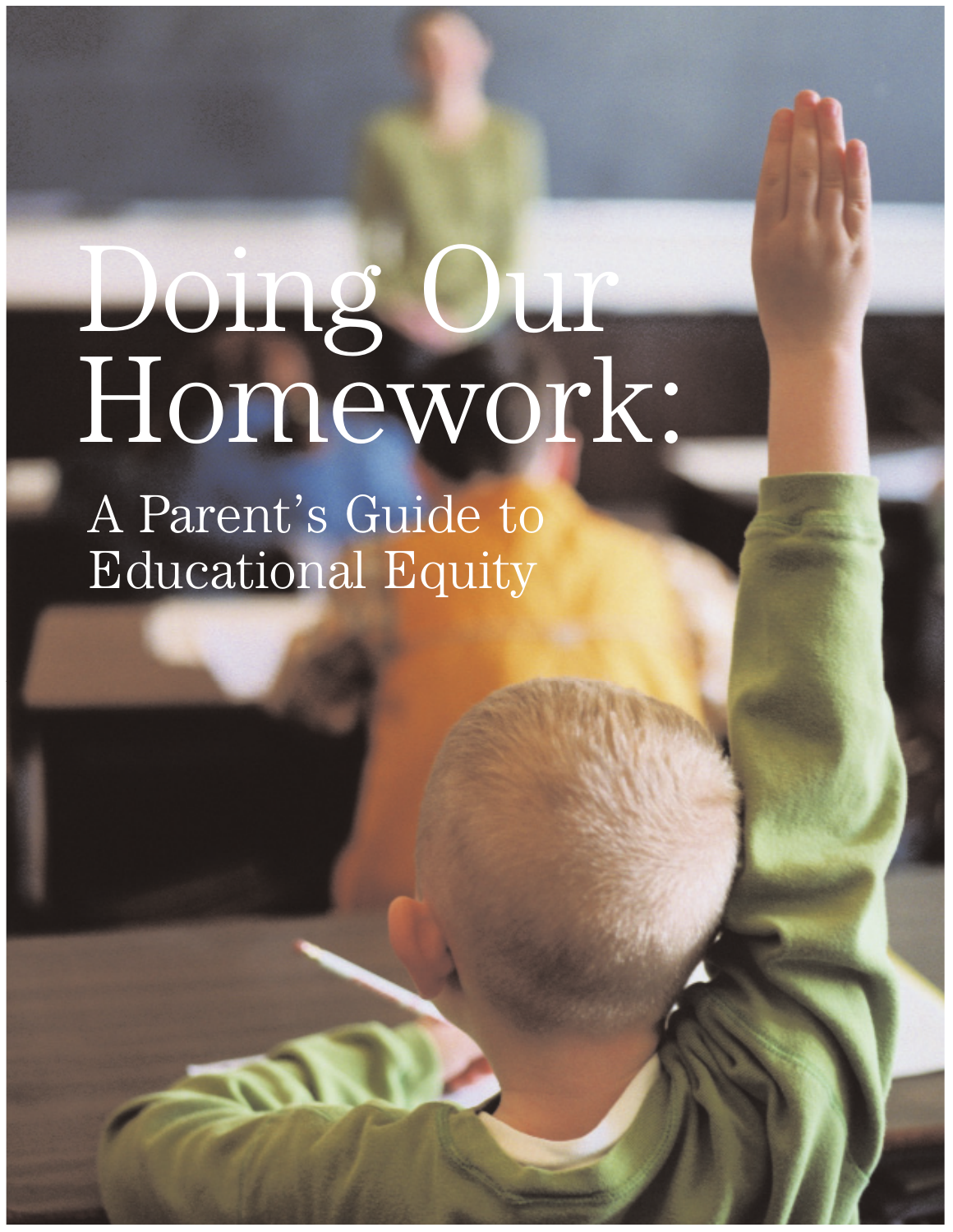hen I wrote *Know Your Rights: A Handbook for Patients with Inflammatory Bowel Disease*, and started up Advocacy for Patients with Chronic Illness, Inc., I did not anticipate the number of problems Muslim I wrote Know Your Rights: A Handbook for Patients with Inflammatory Bowel Disease, and started up Advocacy for Patients with Chronic Illness, Inc., I did not anticipate the number of problements and their children w educational equity are complex, and relevant materials are voluminous.

This summary is, of necessity, very generalized and eliminates many important details. To learn more, families should contact the state agency (unfortunately, there is no common name for these agencies) that is funded, at least in part, by the federal government to assist in ensuring that the requirements of federal law are met. The new edition of *Know Your Rights: A Handbook for Patients with Chronic Illness*, available from both www.advocacyforpatients.org and www.ccfa.org/store, contains a longer version of this article.

There are two related statutes, the Individuals with Disabilities Education Act ("IDEA"), and Section 504 of the Rehabilitation Act of 1973 ("Section 504"). Section 504 applies to recipients of federal funds, whereas the IDEA applies to state and local education agencies. Section 504 pertains to all levels of education — grade school to college and even to graduate schools that accept federal funding — but the IDEA applies only to grade and secondary schools.

### **THE IDEA**

The IDEA provides that a child with a disability who needs special education is entitled to a free appropriate public education, including the preparation of an "individualized education program," or "IEP." The IDEA defines a child with a disability to include children with mental retardation, hearing, speech, visual or language impairments, serious emotional disturbance, orthopedic impairments, autism, traumatic brain injury, other health

impairments, or specific learning disabilities who require special education as a result. Children with IBD would come within the "other health impairments" catch-all.

Under the IDEA, the first requirement imposed on the states is to "identify, locate and evaluate" children in need of special education services (called "child find"). Once children are located, the IDEA requires states to meet the needs of those children.

The core of the IDEA is the IEP. Under the IDEA, states are required to conduct an evaluation before special education benefits are granted. The evaluation determines whether the child is a "child with a disability" and has special educational needs. The process should be initiated by the school, which should provide notice to the parents. The child must be tested and evaluated using a variety of tools. After this evaluation is completed, the IEP is formulated.

The IEP should be a written statement for each disabled child that includes a statement of the child's level of educational performance; a statement of goals; a statement of the special education and related services to be provided; an explanation of the extent, if any, of the child's participation in mainstream programs; a statement of any individual modifications; the projected date for commencement of these services, and the duration of the services. In fashioning the IEP, the strengths of the child, the parents' concerns, and the results of the most recent

evaluation of the child must be considered.

The IEP "team" includes the parents, at least one non-special education teacher, at least one special education teacher, a representative of the local agency who is qualified to assist in formulating IEPs, other experts brought in at the request of the parents or the state, and, if appropriate, the child.

The IDEA provides safeguards to ensure parental involvement at all stages of the child's education: notice to the parent of any change in the IEP, the ability to participate in discussions about their child's evaluation and education, the right to review the child's school records, and the ability to file complaints and have an impartial hearing. Parents may challenge any aspect of an IEP by requesting a hearing, and if they remain dissatisfied, they may file suit in federal court.

### **SECTION 504**

The goal of the Rehabilitation Act was to promote the inclusion and integration of people with disabilities into the mainstream. This statute reaches beyond education to any federally funded program, providing protection against discrimination based on disability. Here, we focus only on Section 504 as it pertains to education.

Section 504 provides that disabled children cannot be denied the benefits of any program that receives

Continued on **p29**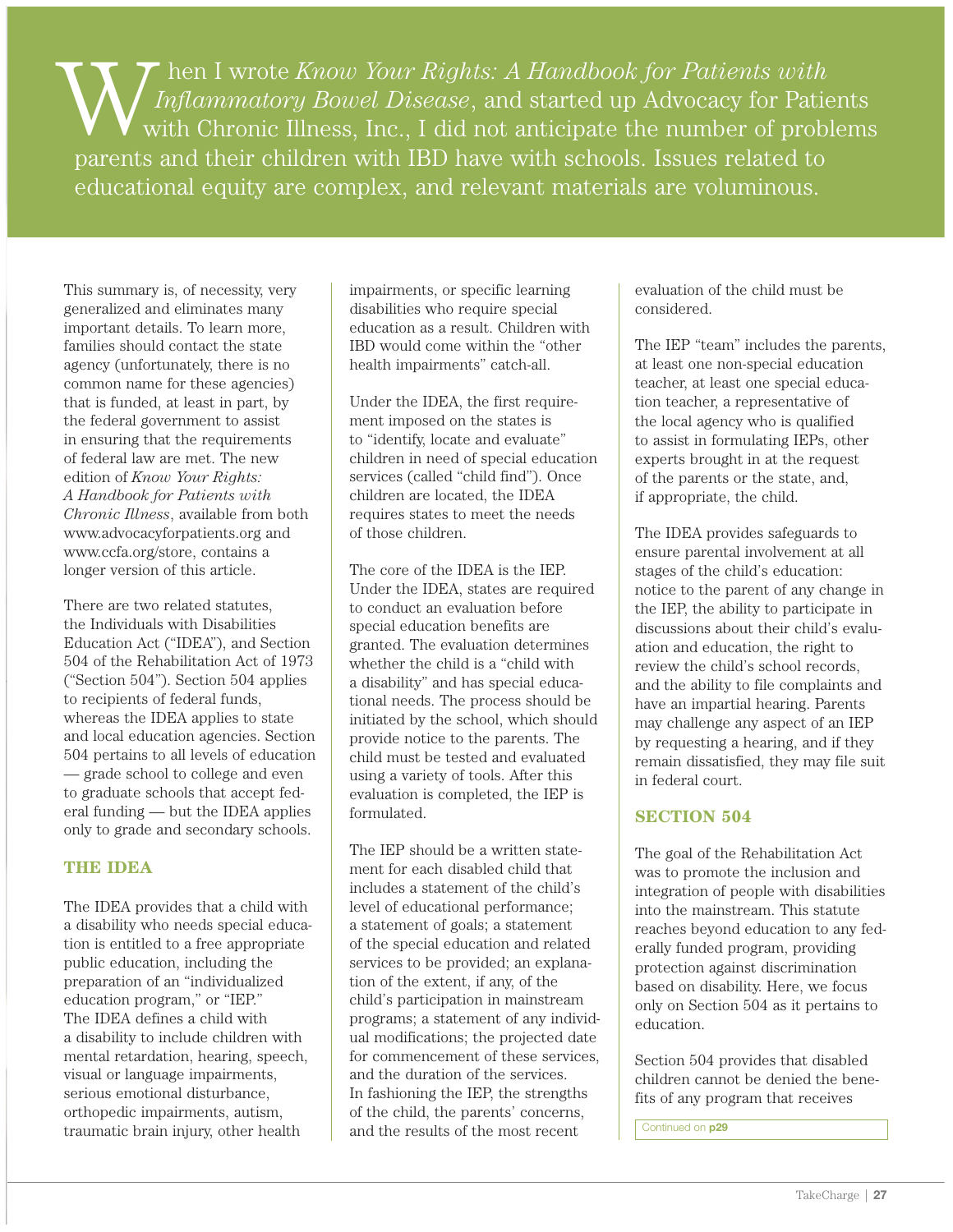# Doing Our Homework:

A Parent's Guide to Educational Equity

federal financial assistance, including public education. The standards courts apply to decide if a child is disabled are those found in the Americans with Disabilities Act ("ADA"). If your child meets the ADA definition of a person with a disability, he or she will meet the definition of a student with a disability under section 504.

The limited space permitted here precludes a detailed explanation of the test for whether a person is disabled under the ADA. In general, under the ADA, a person is disabled if he or she has a physical or mental impairment that substantially limits one or more major life activities. Major life activities include eating and disposal of bodily waste.

Once the student's disability is established, the next step is to determine whether he or she needs special education services. The goal is to ensure that a "free, appropriate public education" is provided for every child, regardless of disability.

A child may qualify under Section 504 but not under the IDEA. These are called "504-only students." Section 504's definition of disability is broader than the IDEA's. Some children need only medication, while others will need to be in special education classes. The two statutes are related, but they are not identical.

As required by Section 504, the U.S. Department of Education has certain regulations, which are divided between Preschool, Elementary and Secondary Education, and Postsecondary Education.

## *Preschool, Elementary and Secondary Education*

Children with disabilities are entitled to a "free appropriate public education" regardless of the nature or extent of the disability. Borrowing many of the procedural aspects of the IDEA, the regulations suggest that one option to comply with Section 504 is to develop and implement an IEP, as is required under the IDEA. However, schools do not have to use the IEP model as long as the evaluation is performed and a plan is in place. Under Section 504, any assistance a student receives from a school must be provided for free.

Section 504 refers to various educational settings. Disabled students will be educated, have meals, and participate in activities with the other students, in the same facilities, to the extent possible. Where attendance at some facility other than the usual classroom is required, it must be as comparable as possible.

What most parents refer to as the Section 504 plan is what regulations call a "preplacement evaluation." Any child who needs accommodation must be the subject of an evaluation before taking any action with respect to placement. The school need not obtain the parent's consent for the evaluation, but it must provide notice to the parents. The evaluation should include tests to assess specific areas of educational need, so the test results will reflect the student's aptitude. In other words, a child's disability must be accommodated in designing these tests. Once testing is concluded, schools use the results, as well as teacher recommendations, physical condition, social or cultural background, and adaptive behavior, in designing the plan for the student.

Parents must then have notice and opportunity to examine the records, there must be a hearing at which the parents and/or other guardian



can appear, and there must be a procedure for review of the decision.

## *Postsecondary Education*

Section 504 does not require that undergraduate colleges prepare a plan to accommodate the student's disability, nor is tutoring required of college students. However, the regulations prohibit discrimination in admissions and recruitment, either by excluding disabled students or by setting a quota for admission of disabled students. Disabled students cannot be excluded from any academic, research, occupational training, housing, health insurance, counseling, financial aid, physical education, athletics, recreation, transportation, or other extracurricular activities. Academic adjustments must be made so as to eliminate and/or protect against discrimination. These adjustments may include extending the length of time permitted for completion of degree requirements, as well as adjustment of exams and other evaluation of students to ensure that the results of the evaluation reflect the student's performance, not his disability. Housing and financial assistance must be provided to disabled students to the same extent as they are provided to non-disabled students.

Continued on **p31**